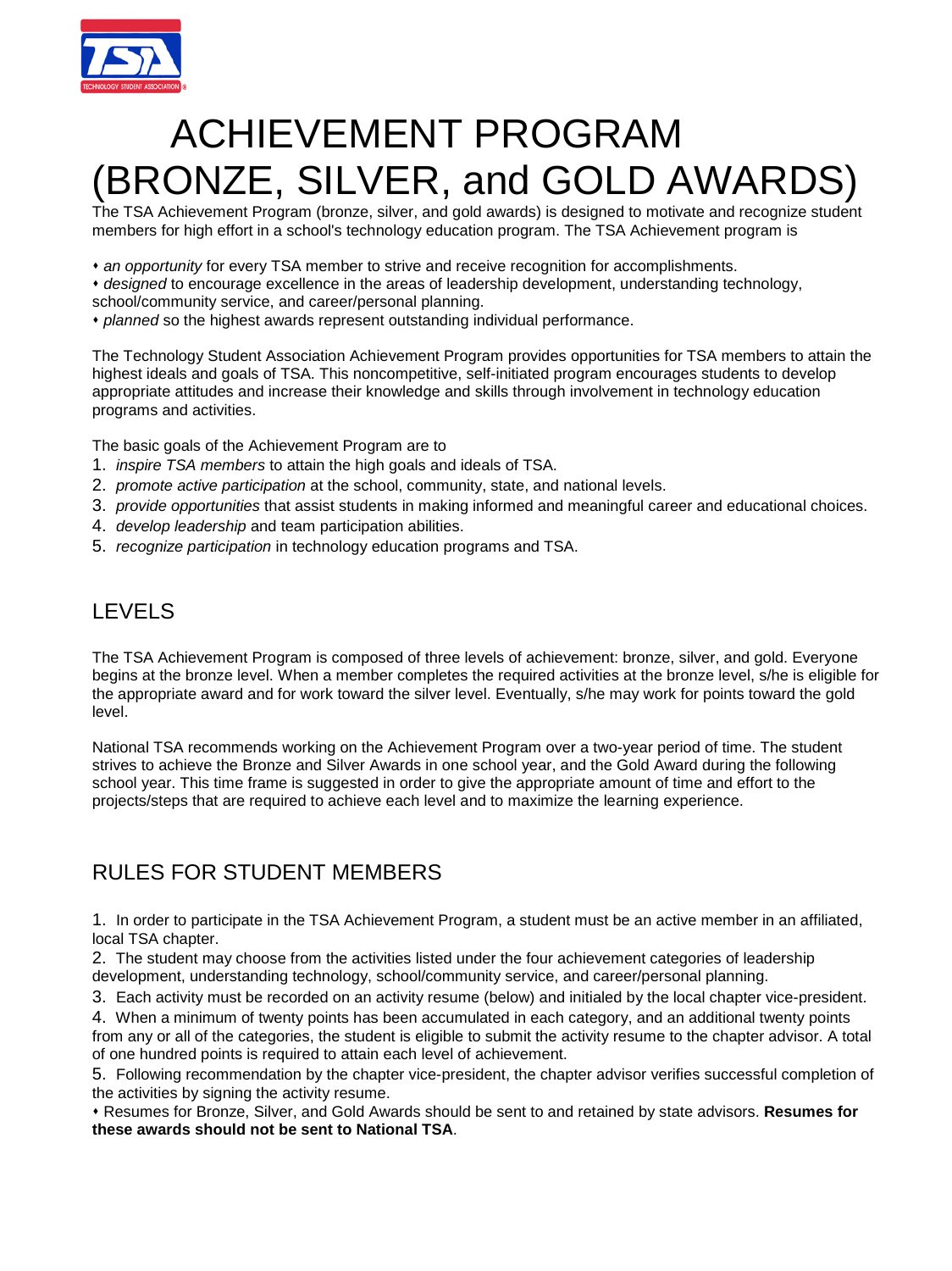6. Points are cumulative from one award level to the next. The points earned for the Bronze Award count for the Silver Award, and the points earned for the Bronze and Silver Awards count toward the Gold Award. All points earned, beginning with the Bronze Award, must be listed on the activity resume each time the resume is submitted for a new level.

7. Points may *not* be claimed for activities prior to TSA membership.

8. Each activity may be claimed only once, unless otherwise indicated.

10. The local chapter vice-president verifies an activity only after the activity has been completed; the local advisor verifies the activity resume once all activities are completed for the appropriate level.

11. Activities must be dated and include the code number and a specific description.

12. The local vice-president retains a copy of each activity resume for chapter records and submits a copy to the TSA state advisor.

13. The TSA state advisor verifies a student's TSA membership and retains a copy of the activity resume for state files. Activity resumes are not submitted to national TSA.

#### AWARD PINS

Award pins are available for the Bronze and Silver Awards through the TSA Store, at www.tsaweb.org. Pins for the Gold Award are typically awarded at the national TSA conference each year.

### AWARDS PRESENTATION

Bronze Awards are presented at the local chapter or district level at special awards assemblies, awards banquets, special TSA banquets, etc. Silver Awards are presented at a special presentation session at state conferences. (Silver Award recipients unable to attend their state conference, may receive their awards at the local level.) Gold Awards are presented at the national TSA conference in one of the general sessions. (Gold Award recipients unable to attend the national TSA conference may receive their awards either at the state conference or at the local level.)

# FEES

When submitting an Achievement Program activity resume for a Gold Award to the state advisor, each student **must include a \$5 fee** to cover the cost of materials (award pin) and processing. State advisors forward this fee and the list of Gold Award recipients to national TSA through the online form provided for state advisors.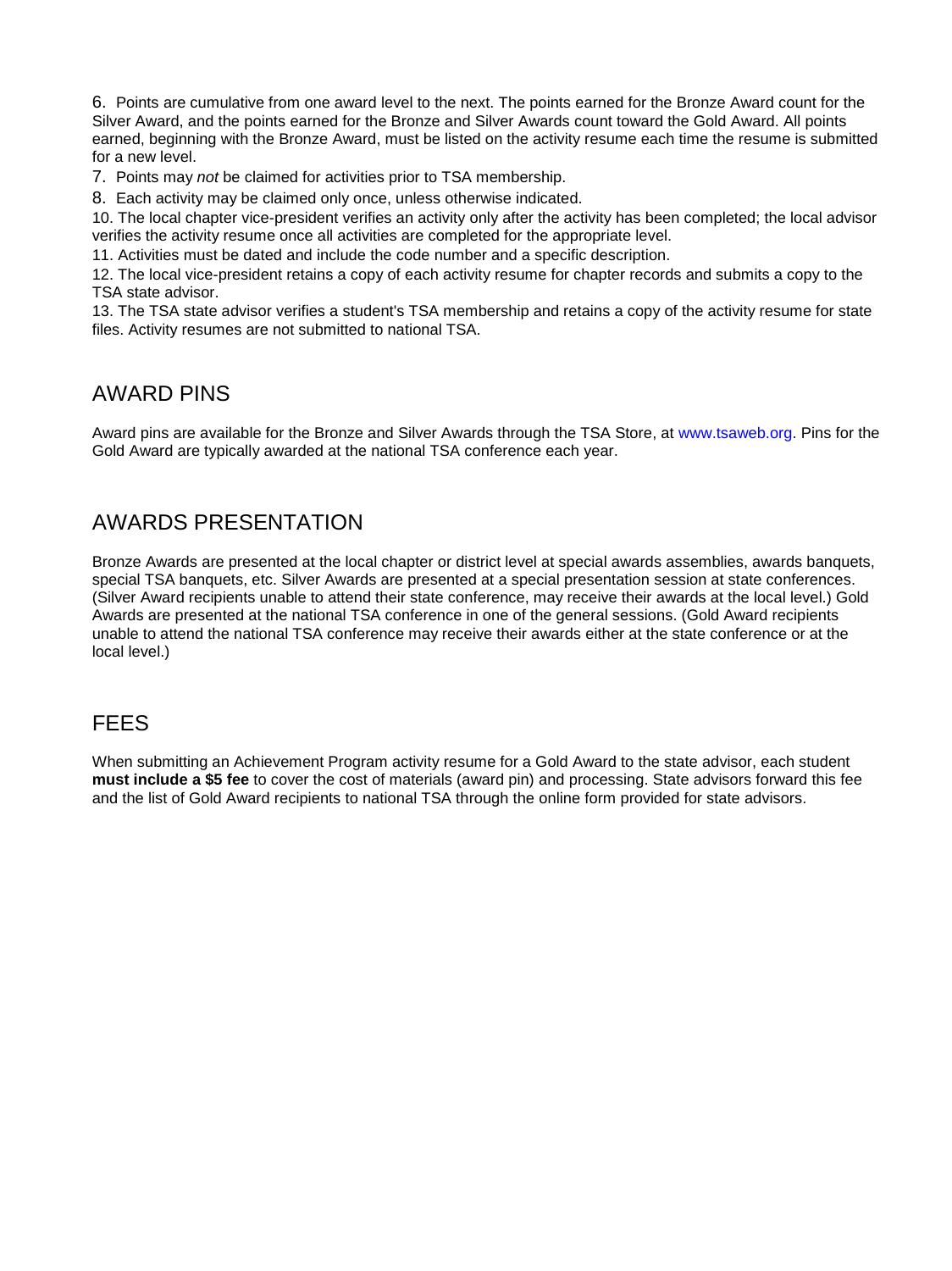# LEADERSHIP DEVELOPMENT

The following individual and group leadership development activities are designed to help the student develop the ability to plan, organize, and carry out worthy projects. They encourage the student to become a good leader and follower. Students should select and complete activities totaling a minimum of twenty points.

| Code | Points | Activities                                                                           |
|------|--------|--------------------------------------------------------------------------------------|
| 101  | 5      | Meet all chapter deadlines.                                                          |
| 102  | 5      | _____ Attend and participate in all chapter meetings.                                |
| 103  | 5      | Serve on a major committee, such as finance, program of work, nominations, etc.      |
| 104  | 5      | Prepare a chapter meeting agenda.                                                    |
| 105  | 5      | _____ Prepare a committee meeting agenda.                                            |
| 106  | 5      | _____ Successfully complete a basic parliamentary procedure quiz.                    |
| 107  | 5      | Lead a class discussion or demonstration.                                            |
| 108  | 5      | Recruit a new TSA member.                                                            |
| 109  | 5      | Make and second a minimum of three main motions for passage at chapter               |
|      |        | meetings.                                                                            |
| 110  | 5      | Make a minimum of two privileged motions at chapter meetings.                        |
| 111  | 5      | Make a minimum of two committee reports at chapter meetings.                         |
| 112  | 5      | Debate a minimum of two motions at chapter meetings.                                 |
| 113  | 5      | Hold an office in another organization while a member of TSA.                        |
| 114  | 5      | _____ Recite (from memory) the TSA motto and creed at a regular TSA business         |
|      |        | meeting.                                                                             |
| 115  | 5      | Lead the invocation at a TSA function.                                               |
| 116  | 10     | _____ Serve as a delegate at a regional, state, or national conference.              |
| 117  | 10     | ______ Chair one of the major local committees.                                      |
| 118  | 10     | Chair one sub-committee, such as refreshments, entertainment, welcoming, guest       |
|      |        | speaker, etc.                                                                        |
| 119  | 10     | ____ Plan and organize one service project.                                          |
| 120  | 10     | _____ Plan and organize one fund raising project.                                    |
| 121  | 10     | ______ Plan and organize one social function.                                        |
| 122  | 10     | _____ Plan and organize one educational/technical activity.                          |
| 123  | 10     | _____ Serve as a chapter officer.                                                    |
| 124  | 10     | ______ Successfully complete an advanced parliamentary exam.                         |
| 125  | 10     | Lead a session at a district, regional, state, or national conference or convention. |
| 126  | 10     | _____ Give a talk on technology education to a group not familiar with TSA.          |
| 127  | 10     | Report to a committee or your chapter officers on:                                   |
|      |        | the mascot, colors, and motto of your school                                         |
|      |        | the student council officers of your school                                          |
|      |        | the history of your school                                                           |
|      |        | other student organizations in your school and what they do                          |
| 128  | 10     | Report to a committee or your chapter officers (for one of the following levels:     |
|      |        | local, state, or national) on:                                                       |
|      |        | the purposes of TSA as they are stated in the constitution                           |
|      |        | the heritage and development of the association                                      |
|      |        | the names of the officers and their responsibilities                                 |
|      |        | the membership requirements of the association                                       |
|      |        | the times, dates, and places of meetings                                             |
| 129  | 10     | Attend a state or national TSA leadership conference.                                |
| 130  | 10     | Assist in the preparation of a state or regional TSA conference.                     |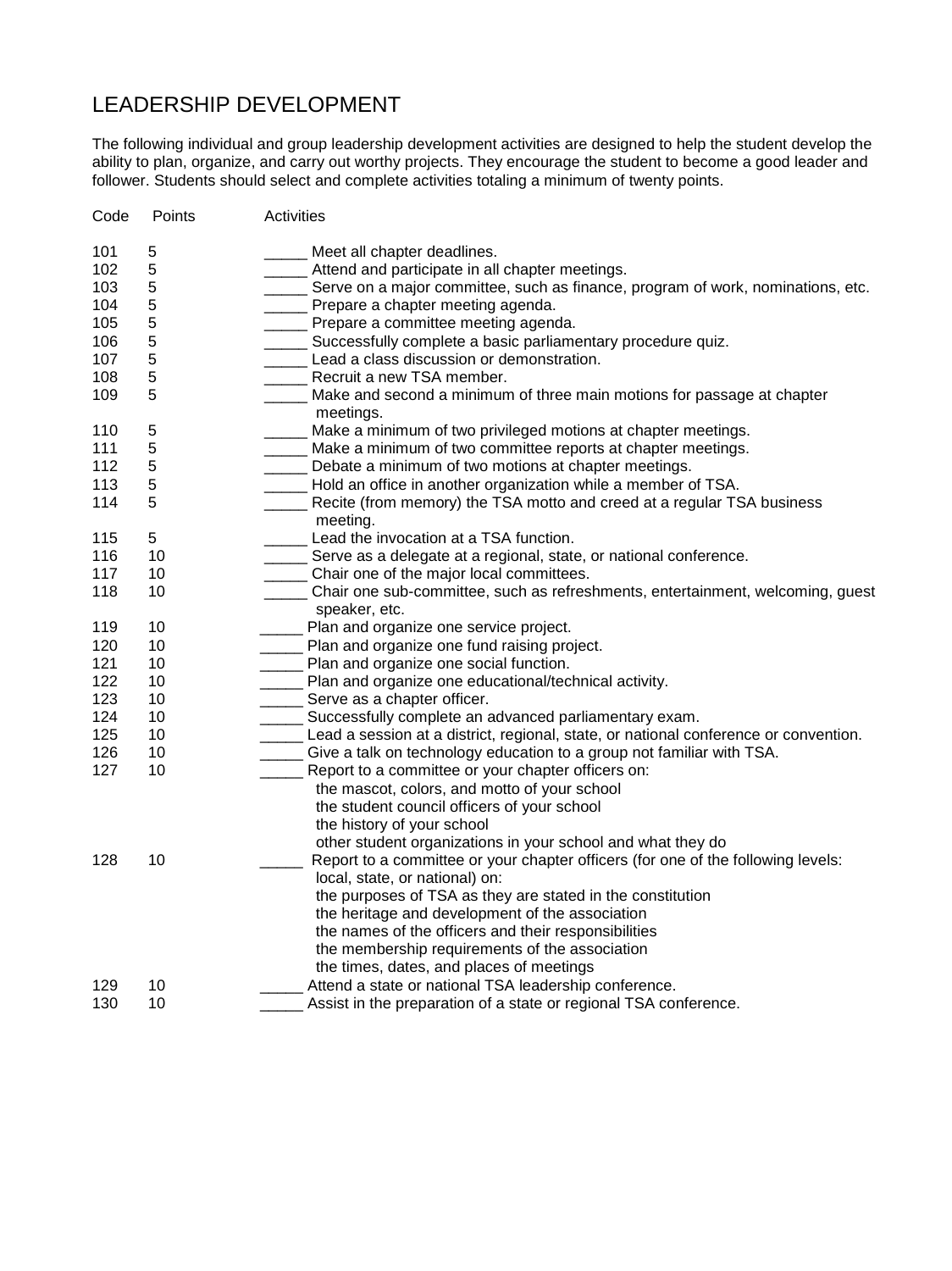| 131 | 10                           | Explain to another student organization, student group, technology education             |
|-----|------------------------------|------------------------------------------------------------------------------------------|
|     | class, or civic group about: |                                                                                          |
|     |                              | TSA<br>technology education<br>the goals of TSA<br>the benefits of being a member of TSA |
| 132 | 15                           | Serve as a state TSA officer.                                                            |
| 133 | 20                           | Serve as national TSA officer.                                                           |

### UNDERSTANDING TECHNOLOGY

The Understanding Technology activities in the TSA Achievement Program emphasize the importance of developing problem solving skills and a knowledge base for success in a technological society. The activities also help students become more aware of the need for following safety procedures and for developing technicalindustrial skills at home, in the technology lab, in the community, and in business settings. Students should select and complete activities totaling a minimum of twenty points.

| Code | Points | Activities                                                                                                                                                     |
|------|--------|----------------------------------------------------------------------------------------------------------------------------------------------------------------|
| 201  | 5      | Demonstrate the safe use of three pieces of equipment in the technology lab.                                                                                   |
| 202  | 5      | Demonstrate the safe use of ten tools.                                                                                                                         |
| 203  | 5      | Pass a safety test with 100% accuracy for three pieces of equipment.                                                                                           |
| 204  | 5      | Prepare a classroom/school bulletin board on a technology-related topic.                                                                                       |
| 205  | 5      | Conduct a study on the safety practices used in the technology lab for a period of<br>two weeks and report on it to the class.                                 |
| 206  | 5      | Make a CAD drawing.                                                                                                                                            |
| 207  | 5      | ____ Write a program for use in the technology lab, i.e., a CNC program, or<br>one that converts inches to millimeters, calculates the cost of a product, etc. |
| 208  | 5      | Write a report on the use of lasers, fiber optics, artificial intelligence, computer<br>control, or super conductors.                                          |
| 209  | 5      | Imagine how society may be revolutionized by technology in the near future and<br>write a report on it.                                                        |
| 210  | 5      | Prepare an oral report on the input-process-output-feedback principle of<br>technology practices.                                                              |
| 211  | 5      | Prepare a report on the use of alternative materials for a standard industrial<br>product.                                                                     |
| 212  | 5      | Repair one item in your home that is not in working condition.                                                                                                 |
| 213  | 10     | Write a paper on the safety practices used in a local business or industry.                                                                                    |
| 214  | 10     | Design and build a fixture for a production activity.                                                                                                          |
| 215  | 10     | Prepare a slide/tape or video program on safety in the technology lab.                                                                                         |
| 216  | 10     | Prepare a written or oral report on the major advantages and disadvantages of<br>products made of polymers.                                                    |
| 217  | 10     | Build a model of an antique power system.                                                                                                                      |
| 218  | 10     | Develop a bill of materials, flow chart, and illustration of a product suitable for<br>manufacturing in the technology lab.                                    |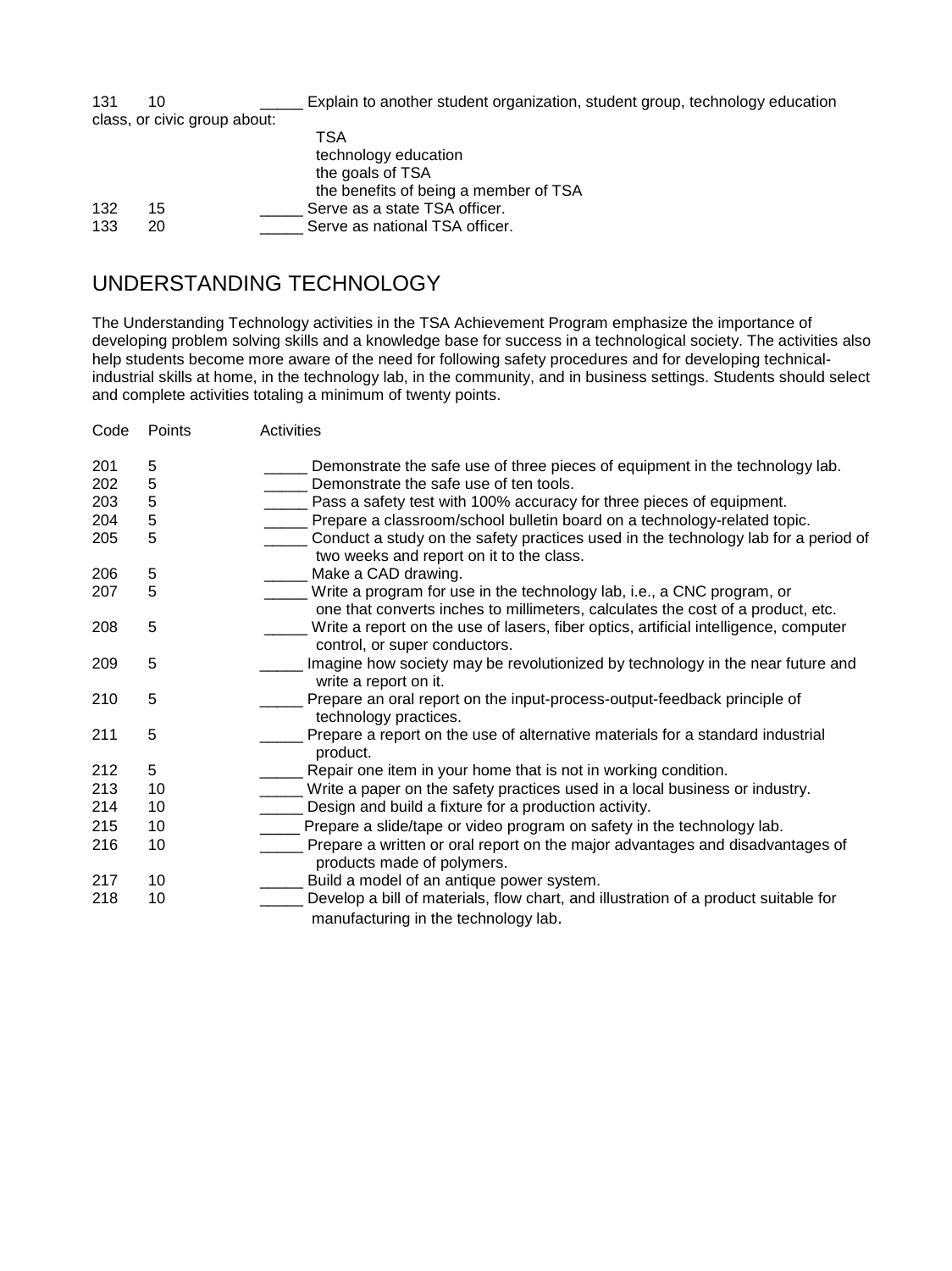| 219 | 10 | Complete a product research activity such as the best type of computer disk,<br>videotape, house paint, adhesive, etc.                                                                                                       |
|-----|----|------------------------------------------------------------------------------------------------------------------------------------------------------------------------------------------------------------------------------|
| 220 | 10 | Write a report about a state-of-the-art production technique.                                                                                                                                                                |
| 221 | 10 | Visit an industrial plant and make a flow chart of its operation.                                                                                                                                                            |
| 222 | 10 | Design and construct a robot (pneumatic, hydraulic, or electrical).                                                                                                                                                          |
| 223 | 10 | Assist in the development of a videotape.                                                                                                                                                                                    |
| 224 | 10 | Prepare a written report on the development of electronics and its effect on society.                                                                                                                                        |
| 225 | 10 | Simulate a space shuttle mission.                                                                                                                                                                                            |
| 226 | 10 | Research an aspect of technology and its effect on the environment and report on                                                                                                                                             |
|     |    | the findings to a technology education class.                                                                                                                                                                                |
| 227 | 10 | Compete in a local TSA event.                                                                                                                                                                                                |
| 228 | 10 | Compete in a state TSA event                                                                                                                                                                                                 |
| 229 | 10 | Compete in a national TSA event.                                                                                                                                                                                             |
| 230 | 10 | Assist an elementary teacher in integrating a technology education activity (from<br>manufacturing, construction, communication, and transportation) into a class<br>lesson (i.e., rocketry, conservation activities, etc.). |
| 231 | 15 | Build a model of a modern communications system and explain the model to your<br>class.                                                                                                                                      |
| 232 | 15 | Construct an apparatus that solves a problem using a combination of at least three<br>systems, such as thermal, electronic, fluid, etc.                                                                                      |

# SCHOOL AND COMMUNITY SERVICE

Service is a basic element of a democratic society. The school and community service activities of the TSA Achievement Program help students develop positive attitudes and a desire for serving others. Students should select and complete activities totaling a minimum of twenty points.

Code Points Activities

| 301 | 5  | Participate in a service project.                                               |
|-----|----|---------------------------------------------------------------------------------|
| 302 | 5  | Serve on a membership drive team.                                               |
| 303 | 5  | Assist in a technology education open house.                                    |
| 304 | 5  | Assist in decorating the school for a holiday event.                            |
| 305 | 5  | Plan activities for Teacher Appreciation Week.                                  |
| 306 | 5  | Participate in a patriotic parade.                                              |
| 307 | 5  | Observe legal proceedings at a court session.                                   |
| 308 | 5  | Attend a city or county government meeting.                                     |
| 309 | 5  | Attend a school board meeting.                                                  |
| 310 | 5  | Design and make a patriotic display.                                            |
| 311 | 5  | Attend a student council meeting.                                               |
| 312 | 5  | Meet with the chapter advisory committee at one of its regular meetings.        |
| 313 | 5  | Attend a state legislative session, hearing, or committee hearing.              |
| 314 | 5  | Write to a state or national member of congress on a current legislative issue. |
| 315 | 5  | Bring and introduce a member of a civic club to a local TSA chapter meeting as  |
|     |    | your guest.                                                                     |
| 316 | 10 | Assist the TSA chapter advisor as a lab assistant.                              |
| 317 | 10 | Visit another TSA chapter and assist in organizing a joint service project.     |
| 318 | 10 | Help organize and conduct activities at school for National Science and         |
|     |    | Technology Week, Vocational Education Week, or National Education Week.         |
| 319 | 10 | Make holiday toys for charity.                                                  |
| 320 | 10 | Plan and direct a school service project.                                       |
| 321 | 10 | Plan and direct a chapter service project.                                      |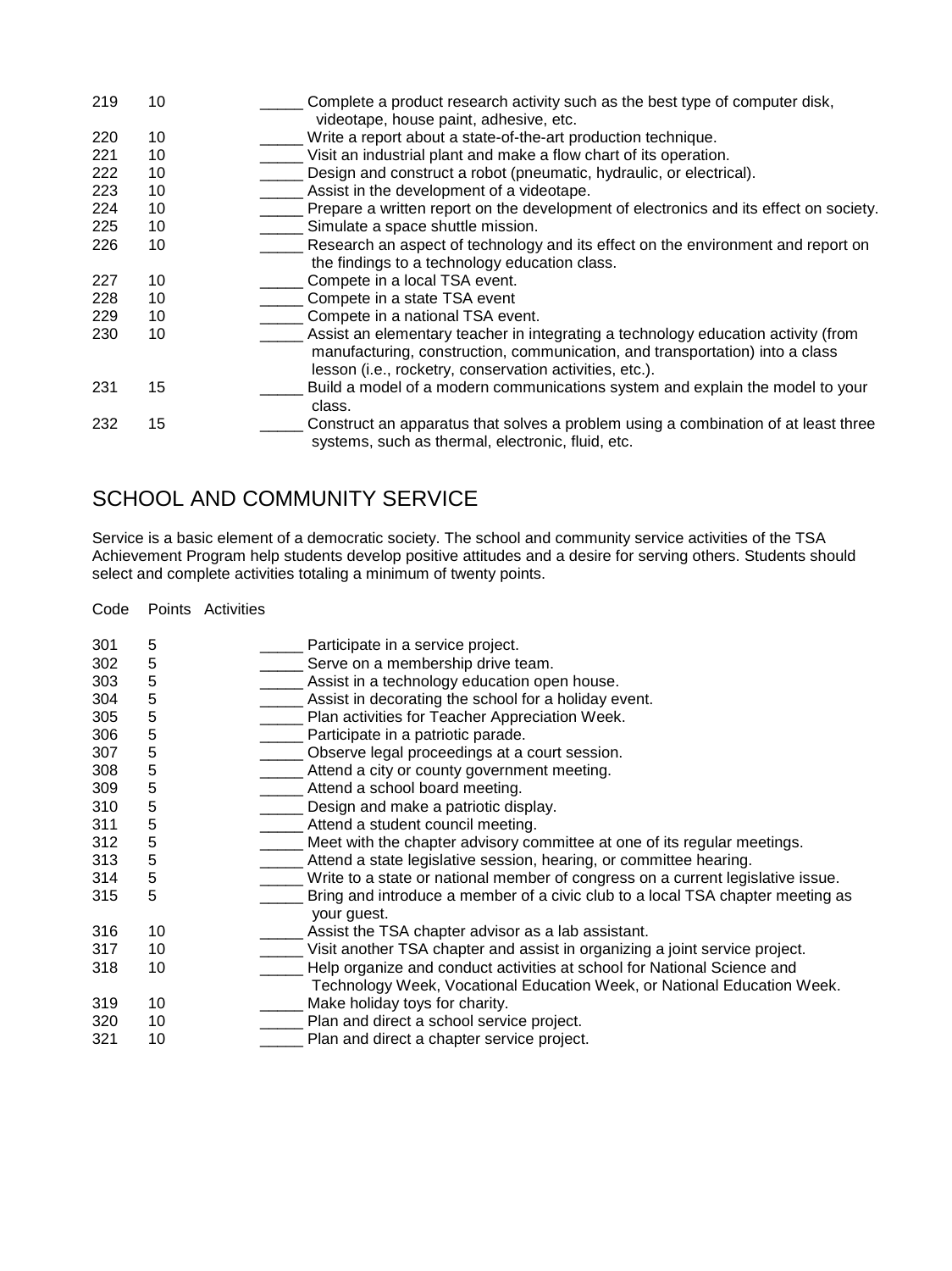- 322 10 Report to a technology education class or to another class on the qualities of a leader. Use TSA materials.
- 323 10 <sup>Attend</sup> at least two civic club meetings and report to the chapter advisor on what civic clubs are doing in the community.
- 324 10 Give a report on TSA to a civic group or trade association (one that is not familiar with TSA) in the local area.
- 325 10 \_\_\_\_\_ Assist a technology teacher with tutoring in lower level classes.
- 326 10 \_\_\_\_\_ Assist in the installation of another chapter's officers.
- 5 **3** Assist in organizing another chapter.
- 328 15 \_\_\_\_\_ Plan and direct a community, state, or national service project.

### CAREER AND PERSONAL PLANNING

TSA students share many common goals, objectives, and interests. They all should learn about their roles in a technical society. The career and personal planning area of the TSA Achievement Program provides activities that enable students to make wise personal decisions in selecting and preparing for a career. Students should elect and complete activities totaling a minimum of twenty points.

Code Points Activities

401 5 \_\_\_\_\_ Construct a poster size collage of one of the following occupations: construction communication transportation manufacturing<br>402 5 Discuss with family mem 5 **102 Discuss with family members how and why they made their occupational choices.** Summarize responses in a short written report. 403 5 \_\_\_\_\_ Using the newspaper, clip out five want ads for jobs that appeal to you, and write sample letters applying for the positions. 404 5 \_\_\_\_\_ Identify five strong personality traits that you have, and in a short written report tell how these traits might help you in a particular occupation. 405 10 \_\_\_\_\_ Ask a minimum of four adults (not family members) about their work and record their responses. 406 10 **10** Research and report on a minimum of four technological occupations from one of the following sources:  *Dictionary of Occupational Titles Occupational Outlook Handbook* any sources other than the two identified above<br>407 10 Make a flow chart outlining your career plans 407 10 \_\_\_\_\_\_\_ Make a flow chart outlining your career plans.<br>408 10 Prepare a written report on the opportunities. Prepare a written report on the opportunities, working conditions, entrance requirements, etc. of a technology-related occupation of your choice. 409 10 \_\_\_\_\_ Give an oral report to the class on the opportunities for employment in one of the technology education systems of communications, construction, transportation, or manufacturing. 410 10 \_\_\_\_\_\_\_ Obtain and complete a job application from a local business or industrial firm. 411 10 \_\_\_\_\_ Prepare a written or oral report on where to look for job openings, how to apply, and how to follow-up on job prospects. 412 10 \_\_\_\_\_ Assist in arranging a class or chapter field trip to a nearby business or industrial firm. 413 10 \_\_\_\_\_ Assist in arranging a class field trip to a nearby university, community college, technical school, apprenticeship program, or other technical training program. 414 10 Sales Assist in arranging for a guest speaker from a business or technical firm or from any one of the programs or institutions listed above.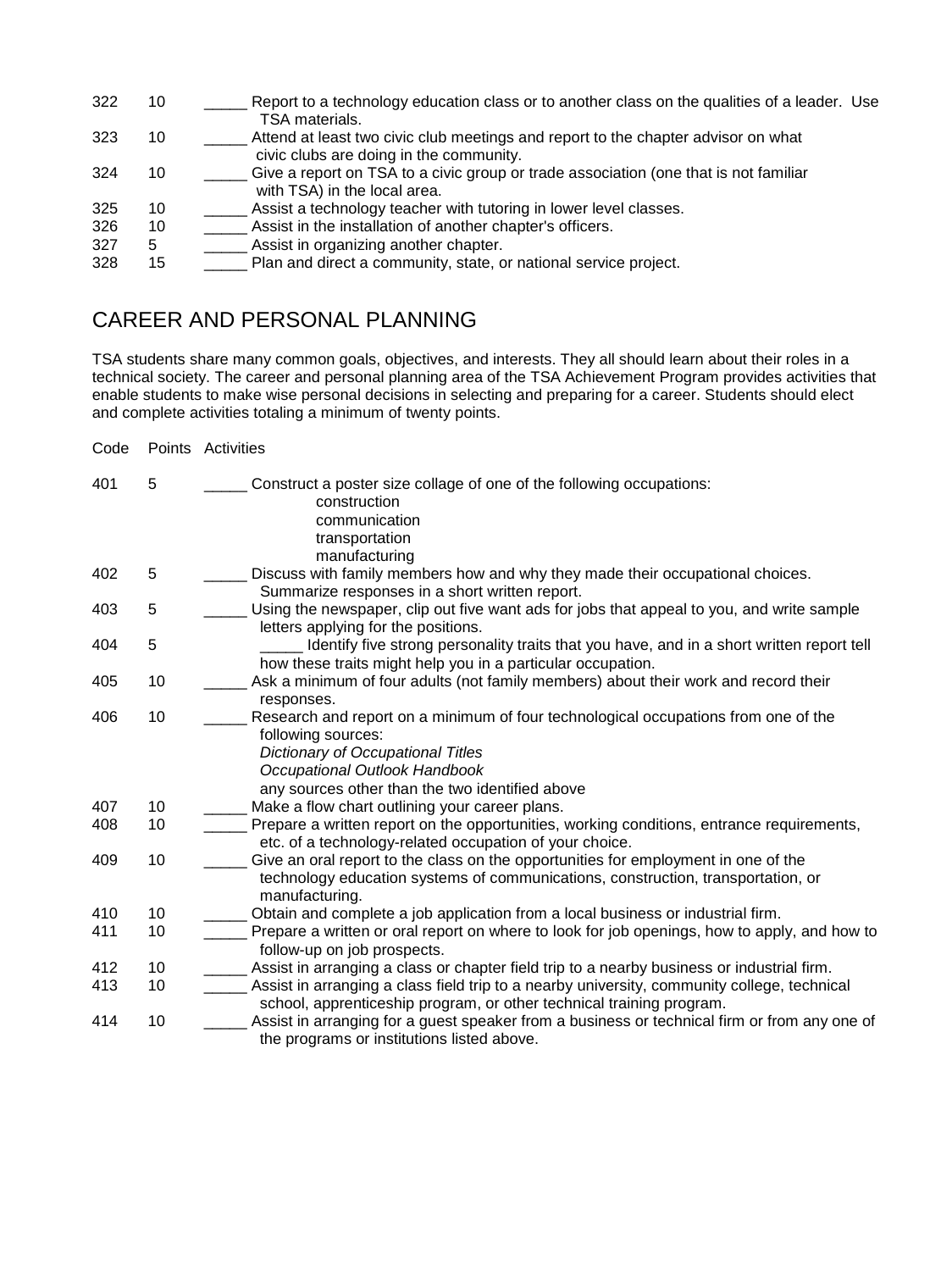- 415 10 \_\_\_\_\_\_ Research and report to a class or chapter on the major economic elements of the local community or state.
- 416 10 \_\_\_\_\_ Write an article for the local newspaper, school paper, etc. on the benefits of technology education—preparing students for the 21st century.